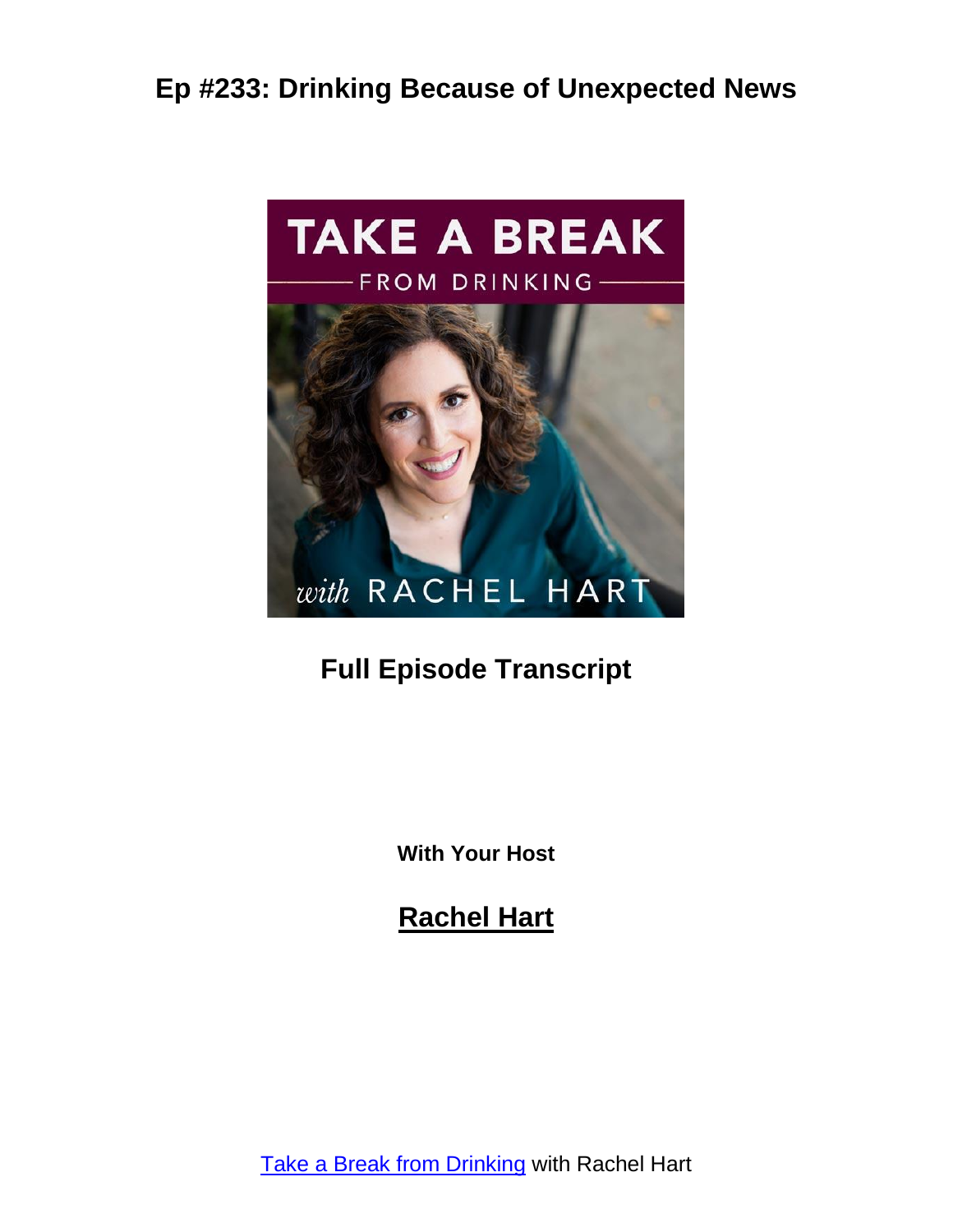You are listening to the *Take A Break* podcast with Rachel Hart, episode 233.

Whether you want to drink less or stop drinking, this podcast will help you change the habit from the inside out. We're challenging conventional wisdom about why people drink and why it can be hard to resist temptation. No labels, no judgment, just practical tools to take control of your desire and stop worrying about your drinking. Now, here's your host Rachel Hart.

Hello, my friends, we are talking about unexpected news today. And you know what I'm talking about. Life is going along, everything's good, and then wham, news that you were not expecting just comes out of the blue and it can feel like you were blindsided.

And what I have found in my own experience and my experience of working with thousands of people is that the moment of unexpected news is when the urge to drink can come on so strong. And so it's so important that you understand why this happens and how to handle it.

Now, I will tell you, in my case, I in these moments have both the urge to drink and the urge to smoke because I smoked for many, many years. And they both kind of tap me on the shoulder at the same time and they're like, hello, we see that you got this unexpected news, would you like to join us over here?

So I want to talk to you today about how to handle this because these moments really can derail a lot of people when it comes to changing their relationship with alcohol, changing their relationship with cigarettes, with food, with anything. And I don't want it to derail you.

So we're going to talk about what is actually happening when you get unexpected news, why these urges can really feel different from your kind of run-of-the-mill five o clock I'd like to have a drink, why it feels different, and also how to respond. I'm going to show you how to respond without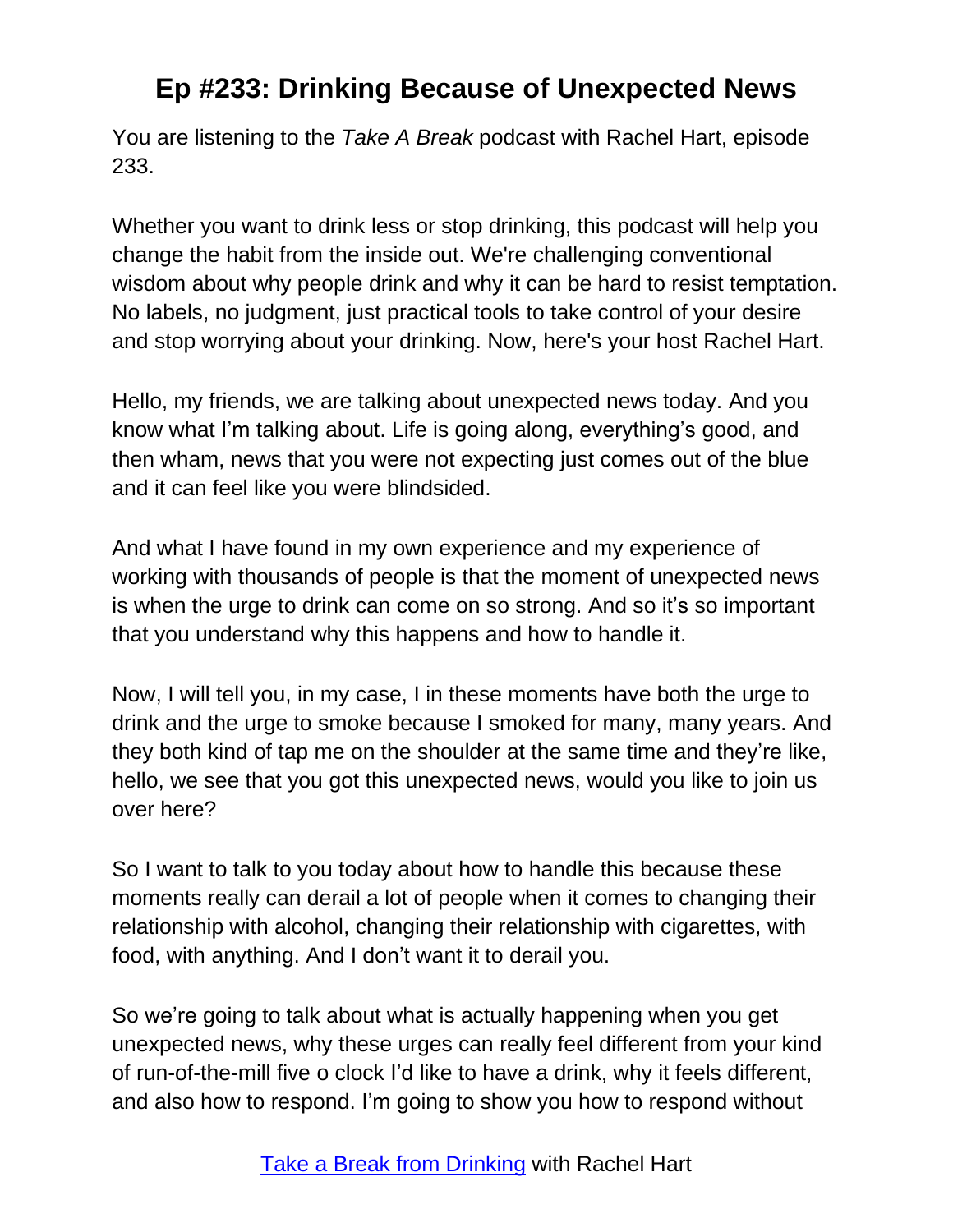running to the liquor cabinet or hopping into the car to go buy a pack of Parliaments, which is I will tell you, what my brain wants to offer up to me in these moments.

So first let's talk about what unexpected news is. Maybe it's getting fired, maybe it's getting a call that someone's in the hospital, maybe it's finding out that money you've been counting on isn't going to come through, or that your carefully planned vacation just went out the window.

It really can be anything. Whatever the news is, what you need to know is that it's not the news itself. It's not the unexpected news that triggers the desire to drink or smoke or eat or whatever coping mechanism comes up for you, although it truly does feel that way in the moment.

One moment you get this news that you are not expecting, and the next you're like, okay, let's go get drunk. I watched this happen to me recently and I was like, wow, it really did feel like it happened in an instant, which of course you hear me talk over and over again about the think-feel-act cycle.

It feels like it happens so fast that there wasn't a thought there, there wasn't a feeling, I just all of a sudden had this urge. But the beauty of what I'm teaching all of you and what you can start to practice is that the think-feelact cycle, it's always happening, it's always in the background.

And even if you can't see it, even if it feels like it happened in a millisecond, which it did, you can still hit rewind. You can still slow down and examine what's happening and see, yeah, there was a thought there, there was a feeling. It was just so fast, so automatic, and so unconscious to you that you didn't see it. But once you do see it, then you have the information that you need to decide to do something else.

So I'm going to talk about what happened for me because I did this podcast episode because unexpected news came up for me recently, and so did all the urges. So my business right now is growing, we are in the process of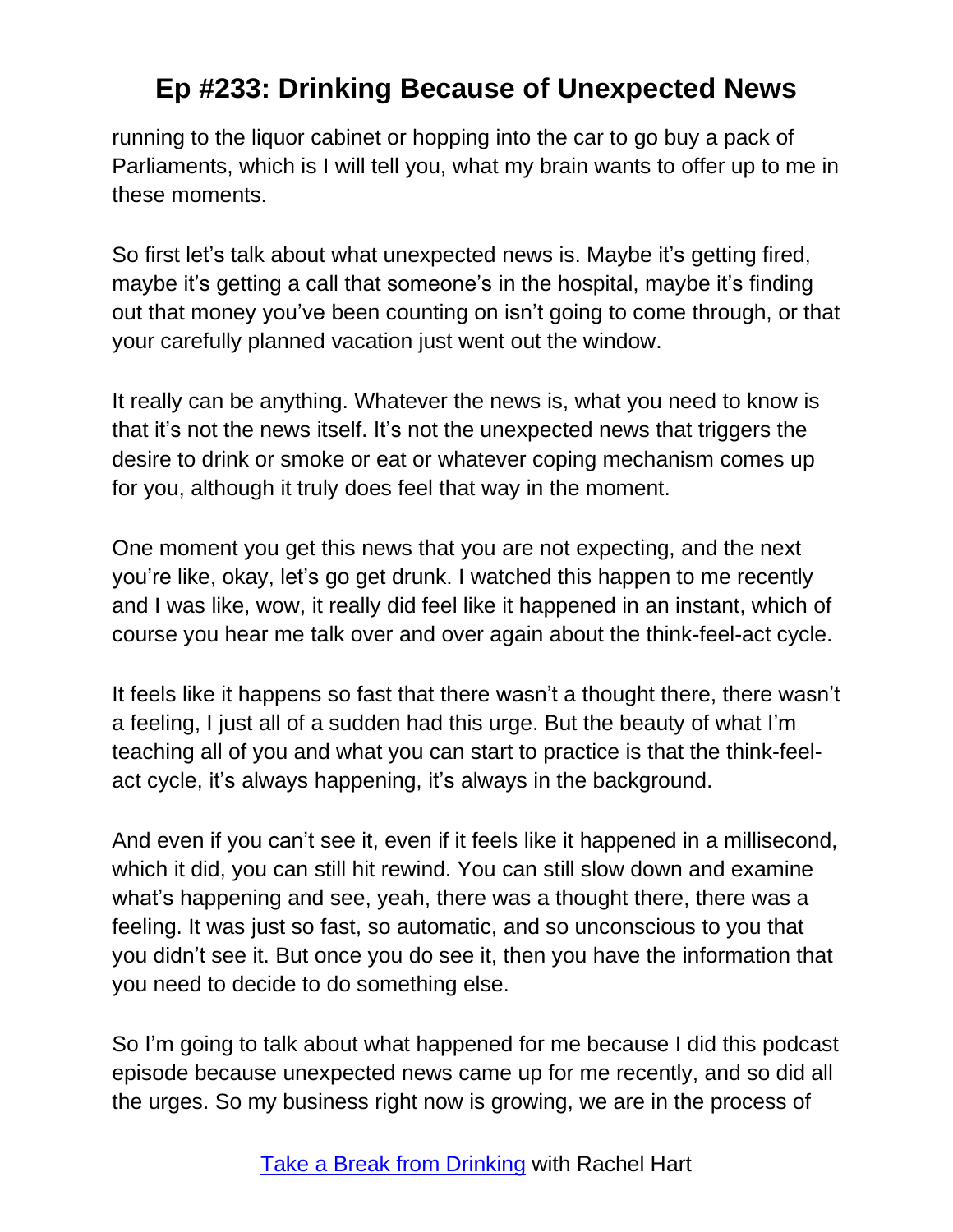bringing on new team members, which for all of you out there who have ever been involved with this, you know it requires a lot of interviews and hiring tests and checking references.

And once you bring someone on, you got to get them set up on the backend of your business, all your systems, and then you got to actually onboard them so that they can work in the business, they can work in the company. And it's so exciting.

I'm so excited that my business has been at this point over the last year really, but it takes a lot of time and energy and staff resources and actual monetary resources to do all of this. So we had a brand new team member who had just started. We were so excited to bring her on.

And then she announced that she was leaving suddenly. So she went almost through her entire first full month of onboarding and job training, and she sent me a Slack message to say that she had decided to take another job and she was giving a week's notice.

Now, I will tell you, this my friends, was unexpected news. I did not start out my day thinking like, "Huh, I bet a brand new team member who I'm really excited about is going to just leave." And what happened, I want to back up a little because I, in my own coaching work, have been doing a lot of selfcoaching around certainty and uncertainty.

And the fact of the matter is people love certainty. We love knowing what's going to happen. And we try to avoid uncertainty in so many parts of our lives. And if you are like me and you are a person who has a lot of anxiety, it may mean that you go to great lengths to try to build certainty into your life in big and small ways.

And I have really had to do a lot of my own coaching around this because no matter how many plans and routines and schedules I have, it just seems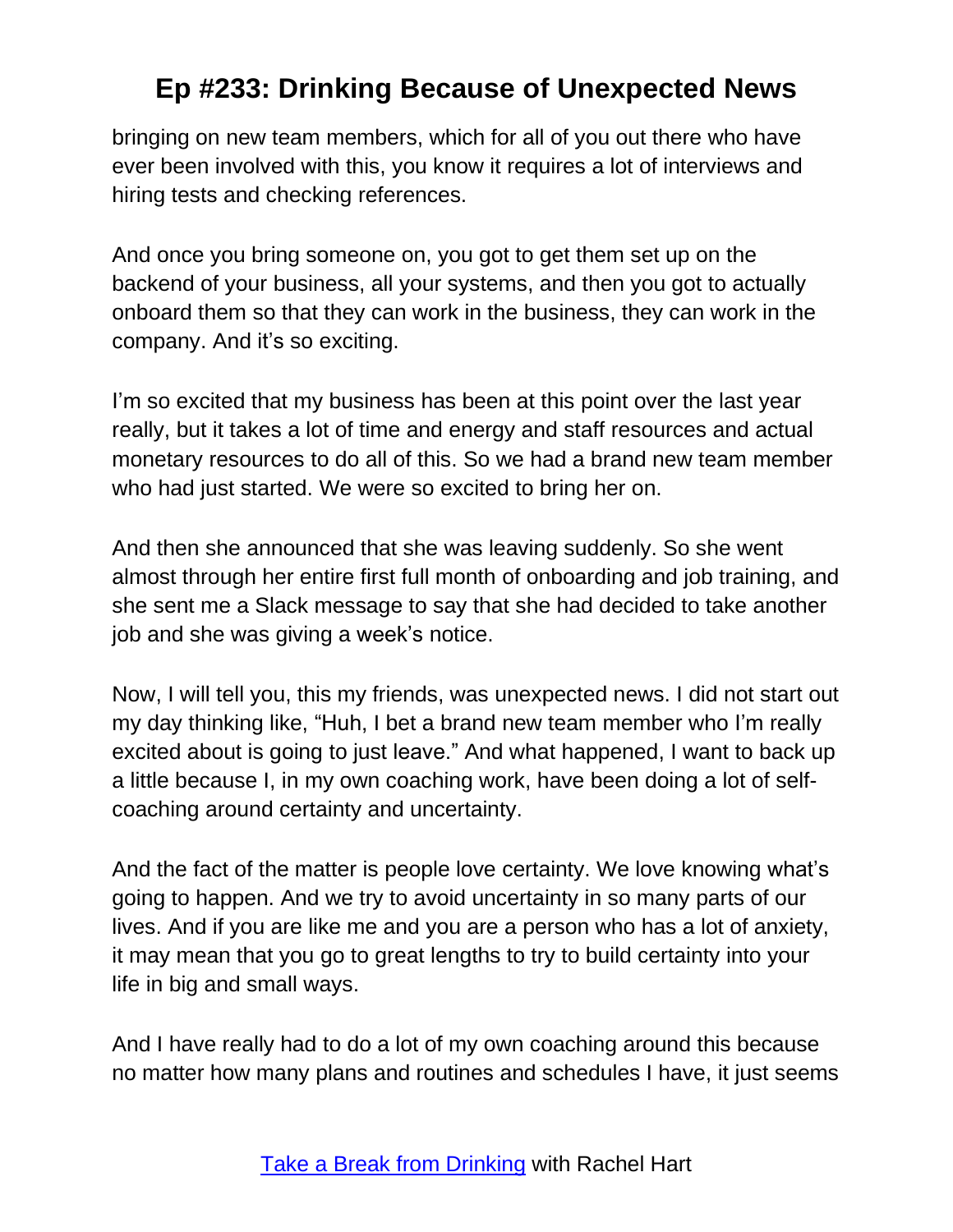like uncertainty is a fixture of being alive. So I will tell you, one of the ways that this shows up for me is I often want to drive the same way.

Once I know how to get somewhere, I like that way. Then that's my preferred route and I want to go that same way. And I remember when I met my husband, so we met each other when we were both living in New York City, but we met three weeks before he was about to move to San Francisco, which was not great timing.

But our relationship at first was pretty much long distance and I would visit San Francisco every couple of months in the beginning of our relationship and he would pick me up at the airport and I remember after a couple times of doing this, I was like, I don't know what it is, I really cannot make heads or tails of this city.

Every time we're in the car, it's just like nothing looks familiar. And I remember he said, "Oh, that's because I like to go a different way every time because I like to explore." And I remember looking at him just being like, what are you talking about? What do you mean you like to go a different way every time?

I would never do that on purpose. It was just mind-boggling to me. Because one of the ways that I have tried to deal with anxiety in my life is by creating routines and telling myself hey, I know where I'm going, I know what to expect.

But the truth is no matter all of your plans and routines and maps and schedules, uncertainty is a fixture in being alive. We don't know what is going to happen today. I want you to really think about that. We don't know what's going to happen.

We don't know how much time we get, we don't know what's going to happen to our loved ones, we don't know what may come tomorrow. And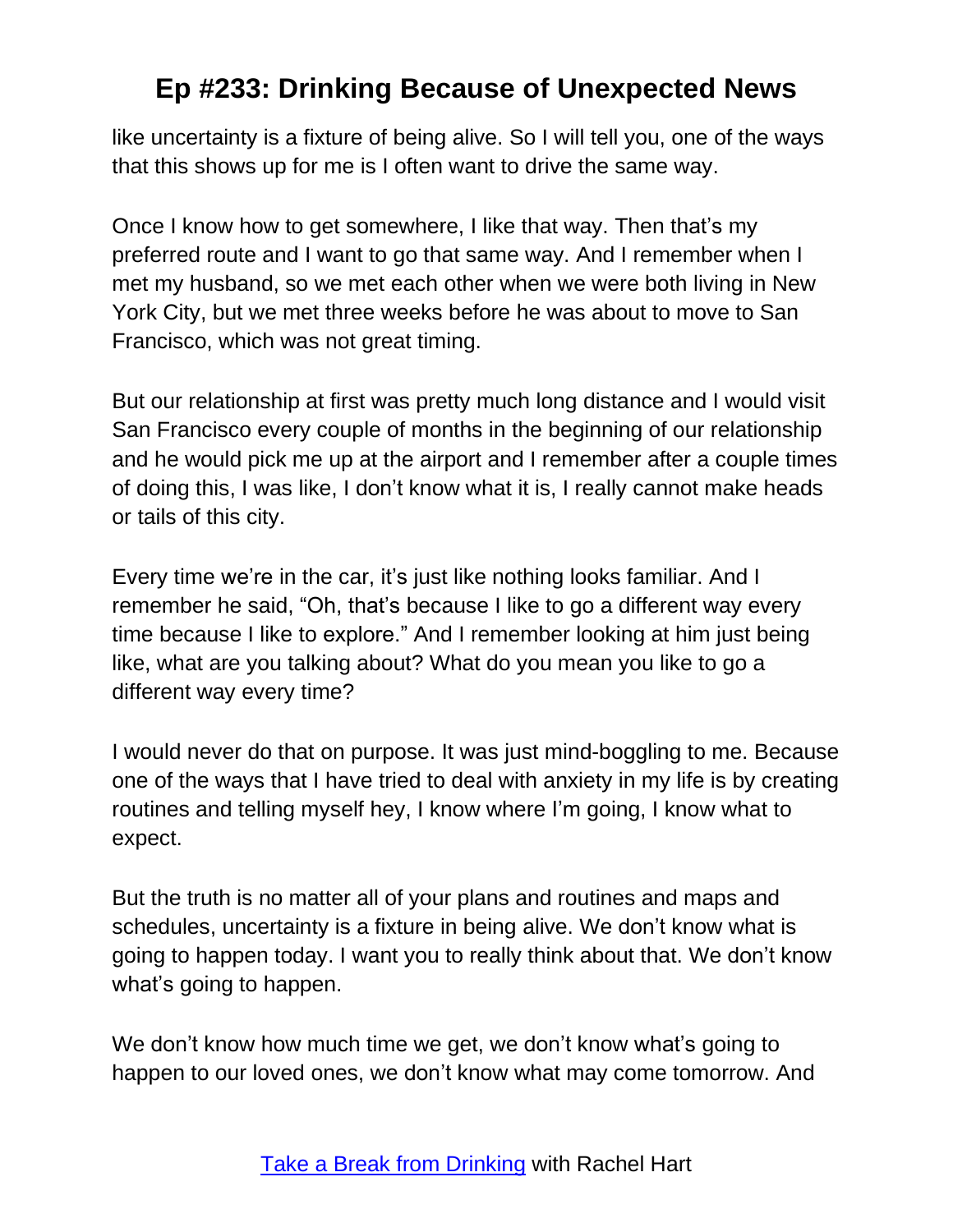making peace with that uncertainty, I really think that that is our job as humans.

Making peace with this uncertainty and telling ourselves that's okay, because it's making peace with the human experience. Knowing that everything could change in an instant. And so what do we do then?

What I have started to do is saying, okay, instead of just relying on going the same way and making all these plans and having all these schedules, I can focus on letting the world be uncertain because it is and it's outside of my control and focus instead of what is within my control, how do I want to show up right now, which brings me back to the unexpected news that I got.

I had to start asking myself, okay, how do I want to show up in that moment? Because in that moment, the urge was right there. And so the question was really, Rachel, do you want to go out and grab a pack of cigarettes? Do you want to go downstairs and open up the liquor cabinet? Or do you want to show up in a way that you can feel good about?

Now, let me be clear. This episode, it's not about shaming or judging you if you do choose to eat or drink or smoke or get high or do whatever when you have unexpected news. It's simply about showing you that you can slow things down, you can ask yourself why it happened. You can examine if you don't like how you showed up in that moment, if you don't like the choices that you made, you can learn a new way forward.

Because coping mechanisms, this is really important, coping mechanisms are not good or bad, right or wrong. They're just ways that we have unconsciously learned how to survive. And everything that I want to teach you in this podcast is let's choose instead consciously, how do I want to survive? How do I want to show up for myself in these moments?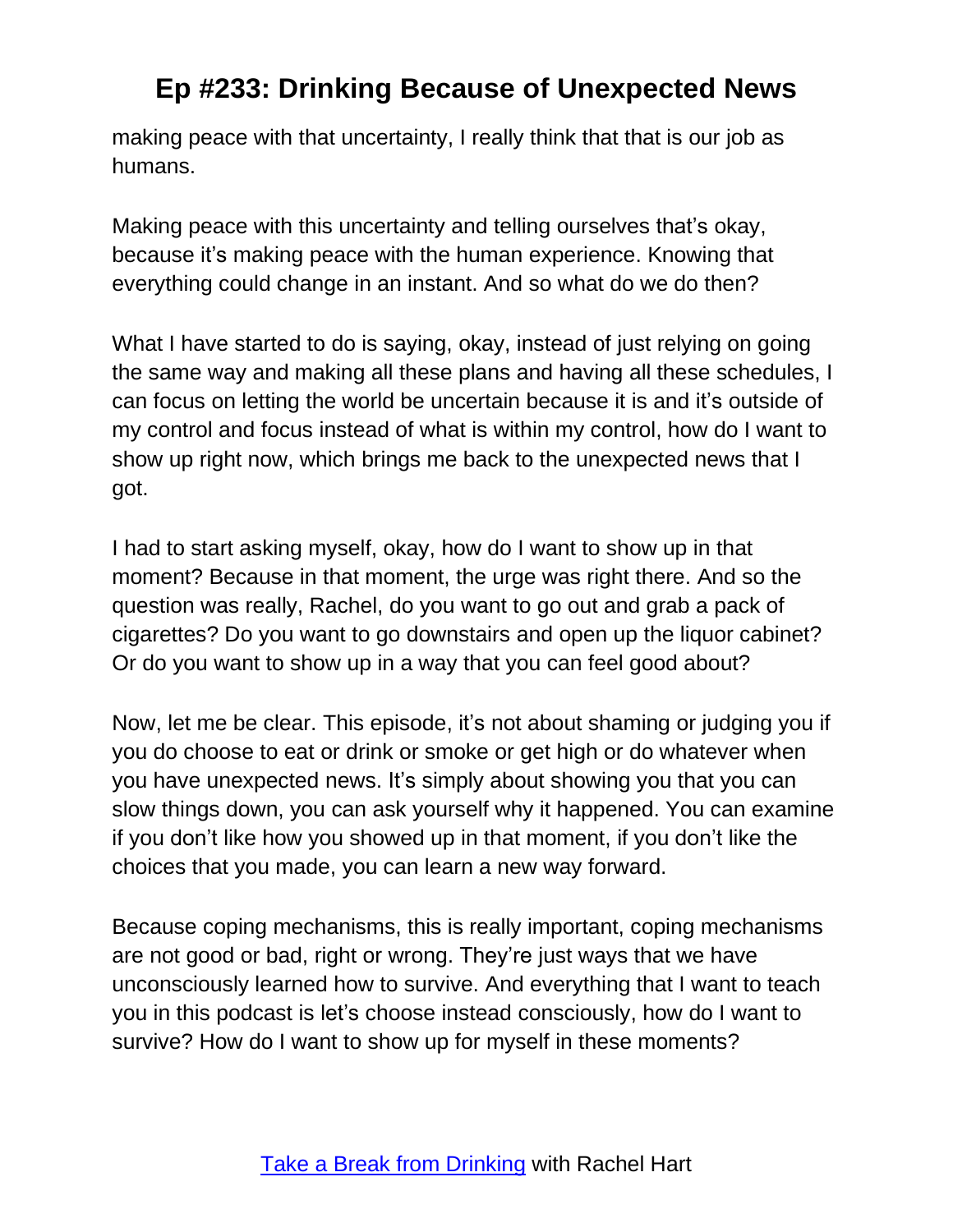And that really brings me back to what happened in my situation. I got this unexpected news, I got a Slack message from this employee saying that she was quitting, and she was going to be gone by the end of the following week. And almost immediately my brain offered up, "Well, I don't know, that's good as any reason to get drunk."

Which is so funny listening to that thought now because it sounds so silly, right? It's so silly like, oh okay, so someone's leaving the business, you're going to go get drunk, really? But the reason why I wanted to share this example with you is because I really want all of you to see that this is the work that I do too.

I am still always working at managing my mind. I think we have this fantasy, especially with our teachers that oh, they just do it right all the time, they don't have any desire, they don't have any urges. They're always perfect. We have this fantasy that we can wipe our brain clean.

Now, don't get me wrong, I used to have so much desire to drink. I used to have so much desire to have a cigarette and so much desire to overeat. And it is totally shifted for me. Now for me it's like, once in a blue moon that I will have a thought, especially about drinking or smoking.

But I will tell you, it's always related to unexpected news. So I won't necessarily have the desire or the longing if I'm out at a fancy restaurant or if I'm hanging out with friends who are drinking. But in these moments of unexpected news, those urges sure will appear and I want to talk about why that happens.

What was happening for me in that moment when I got that Slack message? I will tell you, in that moment, my brain registered the words on the screen as danger. I went into fight or flight. I was having an immediate nervous system response that was basically saying your survival is on the line, you're going to die.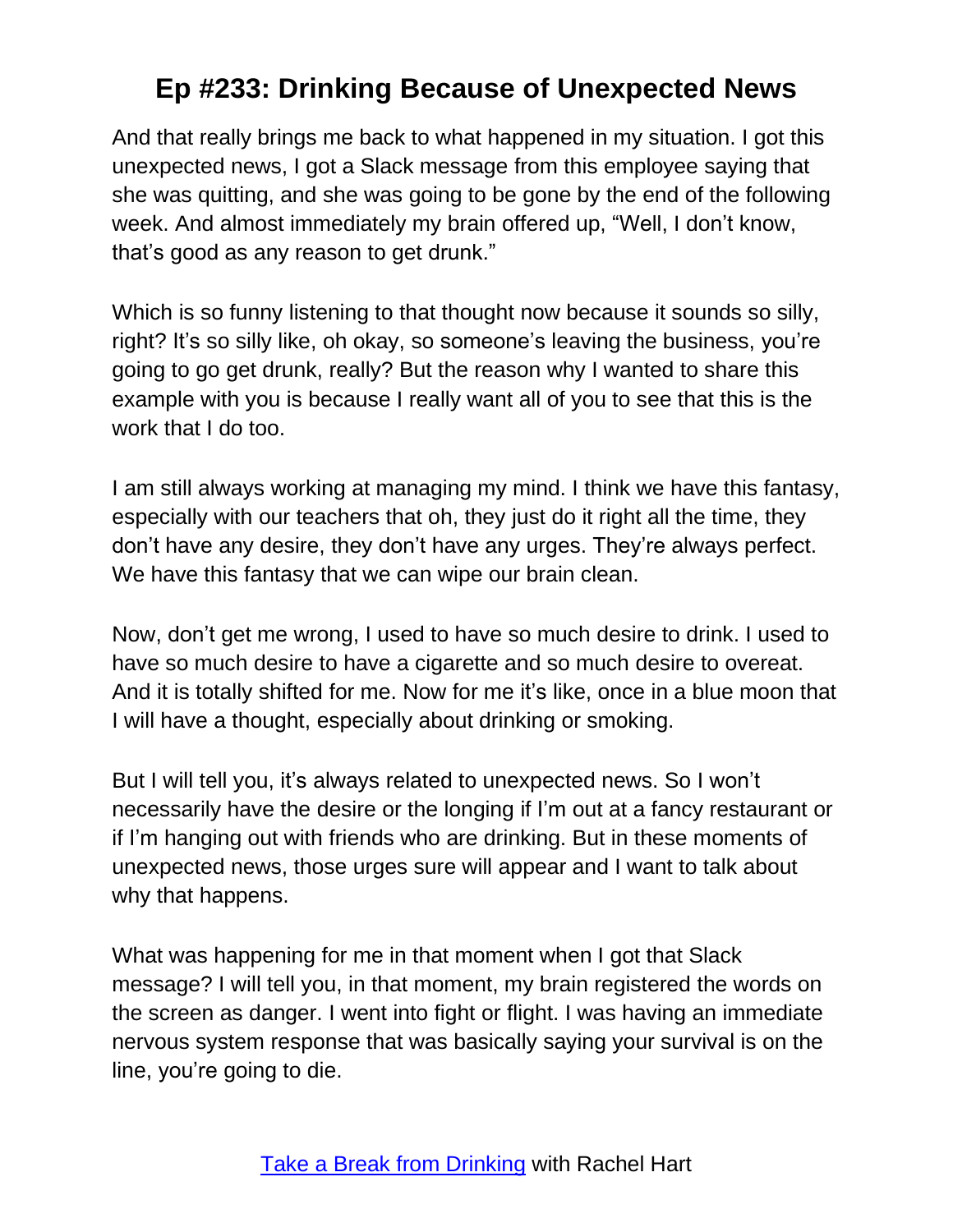Again, this sounds so overblown when you talk about it with some distance, but when you are in the moment, you are in it. It is really easy to listen to someone describing going into fight or flight over a Slack message and say, God, that's so silly. It doesn't seem logical.

But you have to remember that we have logic at our disposal, but that doesn't mean it's always accessible. We also have this reflexive, automatic survival part of our body, and when you're in it, you're in it. And I will tell you, in that moment, I was in it.

And if you, like me, have practiced responding to these moments of panic, these moments of fear over the course of your life by looking for something outside of you to help you cope, then of course you're going to have these urges.

So in my life, I just think about growing up. First it was food. If I was scared it was like, okay, can I find something to eat? Then when I went to college, alcohol started to come into the picture, and then it was cigarettes. And by my 20s, it was all three at the same time. I needed everything to try to help me cope.

And it was only because I didn't know what to do with this nervous system response in my body. No one had shown me how to handle it. No one had really even talked to me about it. I didn't know how to soothe myself, and so I did what was modeled around me, what I heard and watched and saw adults do in real life and on TV and in my environment.

Have a bowl of ice cream, you'll feel better. Have a drink, you'll feel better. You want to have a smoke? That will calm you down. We are so used to using external things to calm ourselves in these moments simply because no one shows us another way.

And that's what the think-feel-act cycle is. It's another way to really calm yourself that doesn't lead to waking up the next day like, ugh, why did I do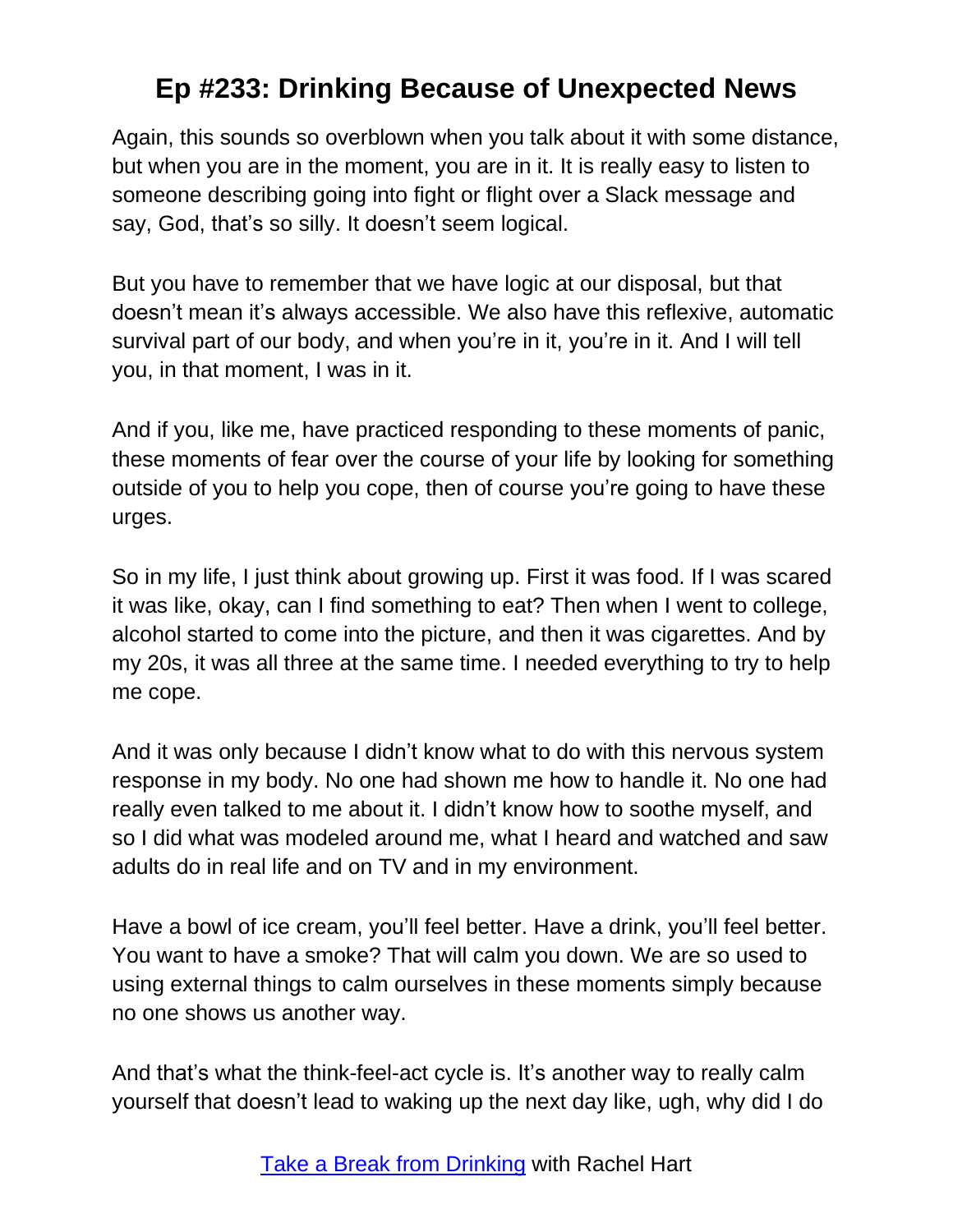that? Now it's like you have the unexpected news and then you have also the repercussions from how you tried to deal with it.

So let's just really back up here. Let's unwind it. Initially, I got this Slack message, I read the words, and then this urge came up like, oh my god, if ever there was a reason to drink, here it is. But because I have been doing this work and I practice using the think-feel-act cycle, I could pause and say wait, it wasn't just Slack message equals let's get drunk. There was something in between, what was it?

And I said to myself, oh my God, I just feel terrible right now. So it was like, okay wait, so there's a Slack message and there was me feeling terrible, which I think is an emotion and I think that emotion is fear, and then I had this drive to like, hey, let's go get a drink.

Now of course, I didn't see the think-feel-act cycle through. I didn't then go downstairs to our liquor cabinet because I was doing the work to really unwind it. And it took me kind of getting up from my desk and getting out of my office and getting a little space to really kind of unwind it even more and be like, okay, so why am I feeling afraid? What's going on? If it's not the unexpected news, if it's not the Slack message, what is the thought creating the fear?

Because a Slack message just doesn't create fear and the desire to drink, right? So I had to really back up and really start to understand what's going on there and of course I found this thought, "This is a nightmare. It's going to take forever to try to find someone new." And those beliefs, those thoughts which were so fast and so automatic that I didn't even see them, I couldn't see them at the time, that's what was creating my fear.

And that fear, which I so practiced responding to like, okay, let's find something outside of me to make me feel better, that's why I had the urge to drink. I had to spend time though with that initial reaction to figure out what was happening beneath the surface.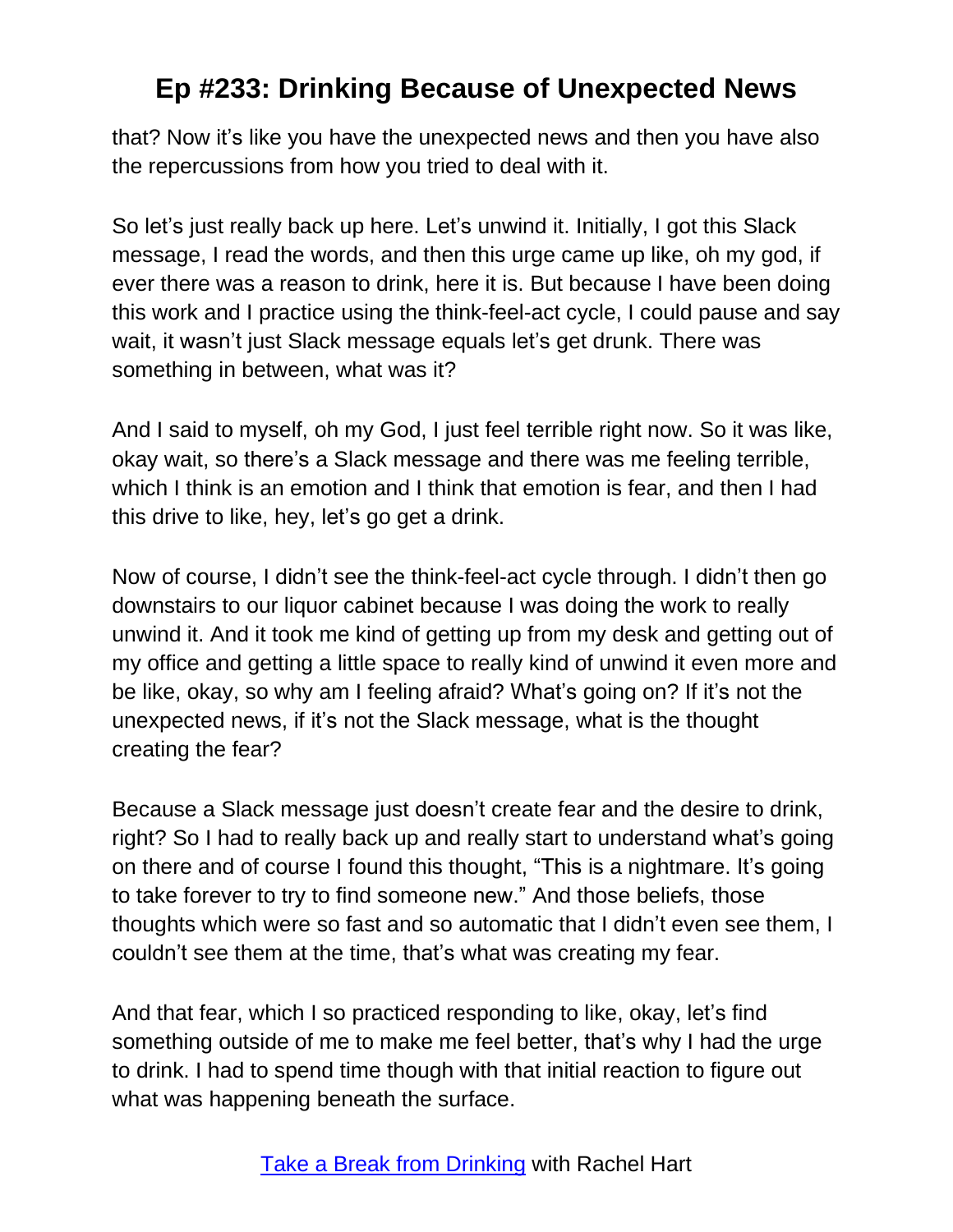But I will tell you, it is so powerful to see the think-feel-act cycle at work, to realize you can pause and really figure out what's happening, even though it feels like it's this reflex. To really see, oh, it's not the unexpected news why I have this urge to eat or drink or smoke or whatever.

What's causing it is this fast, automatic knee-jerk response that my brain gave me which was this is going to be a nightmare. We have to take over from our unconscious minds' story making ability. Your brain is always going to come up with meaning. It's always going to apply meaning to whatever is happening, whatever news you are getting.

And if you don't choose a different story, if you don't leave that original story that it comes up with unquestioned, those thoughts are going to wreak a lot of havoc in your life. And of course, if I were to listen to a thought like, "This is going to be a nightmare," and feel that fear and in response to it go to the liquor cabinet or head to the pharmacy - isn't it so weird by the way that you can buy cigarettes at a pharmacy?

Sorry I was just thinking like, where did I used to go get them? Duane Reade, at the pharmacy. Seems so weird. Anyway, I didn't do that. But had I, then it would have caused all the secondary problems for me because then you feel awful the next day and you spend all this time drinking and eating and smoking and trying to numb how you feel instead of actually problem solving.

And one of the things that I've really been practicing is how I talk to myself about my emotions. I really try to get as clinical as possible. Because that I find helps turn down the temperature. Instead of staying in the place of oh God, it just feels terrible, or even staying in the place of this is fear, even when I say that, oh God, this is fear, I feel a little afraid.

What I have been really practicing is saying this is a normal nervous system reaction and I'm totally safe right here and right now. And that just turns down the volume a little bit. I don't magically feel instantly better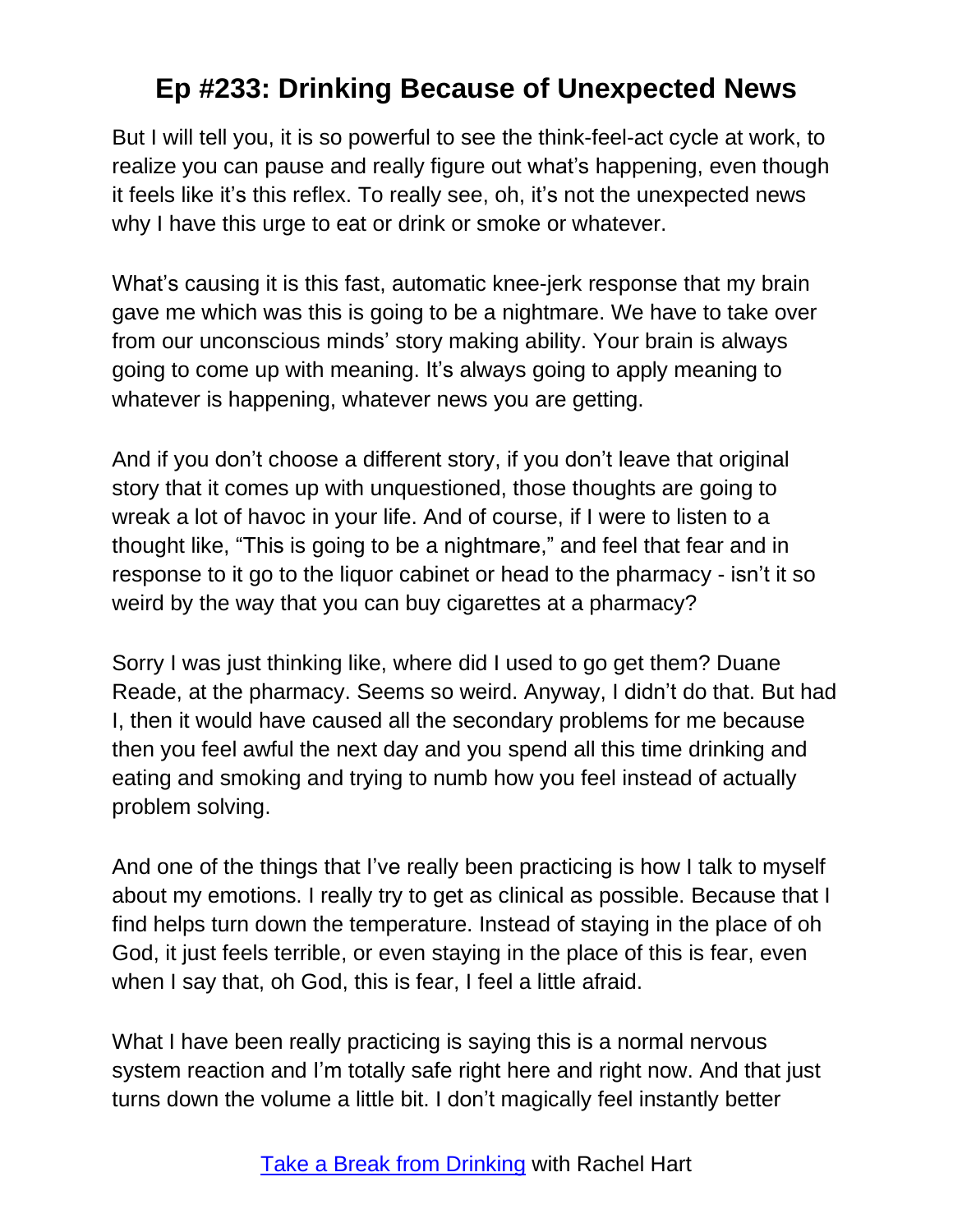because the hormones and the adrenaline and all of that has already been released into my body from that lower brain's initial reflexive response.

And all of those hormones and adrenaline, they have to be processed. But what I'm doing when I get really clinical is I'm not stoking the fear. I'm not creating more of it. I'm not making it worse.

Sometimes I find when you have a strong emotional reaction, you have to do the work of practicing allowing it to be there and to process through your body. Most of us are not used to doing it. I certainly did not have a lot of practice doing it before I started really working with the think-feel-act cycle.

So sometimes what I'll do is I'll remind myself, I'll use the analogy of okay, just picture that you just drank a vial of fear. There's liquid fear and you just drank it up. The fear is in your system. You can't undrink it. Your body has to process it.

And it's so funny because it's almost a little bit like drinking a bottle of wine and then expecting that you could immediately clear the alcohol from your system. No, of course you can't do that. Your body needs time, your liver needs time. Listen, the same is true when it comes to your emotions.

Your body needs time to metabolize all of the hormones that were released, especially in those moments when you go into fight or flight. You cannot just make yourself undrunk by snapping your fingers or thinking a new thought and you cannot make yourself unafraid or unsad or unangry by snapping your fingers and thinking a new thought. However, you can think thoughts that will really help you manage it and not add to it and not create more of it.

But it will take time for you to process the emotion. In that time however, that's when you get to decide how you're going to respond. And I will tell you, it makes your problems and your emotions, you just go through them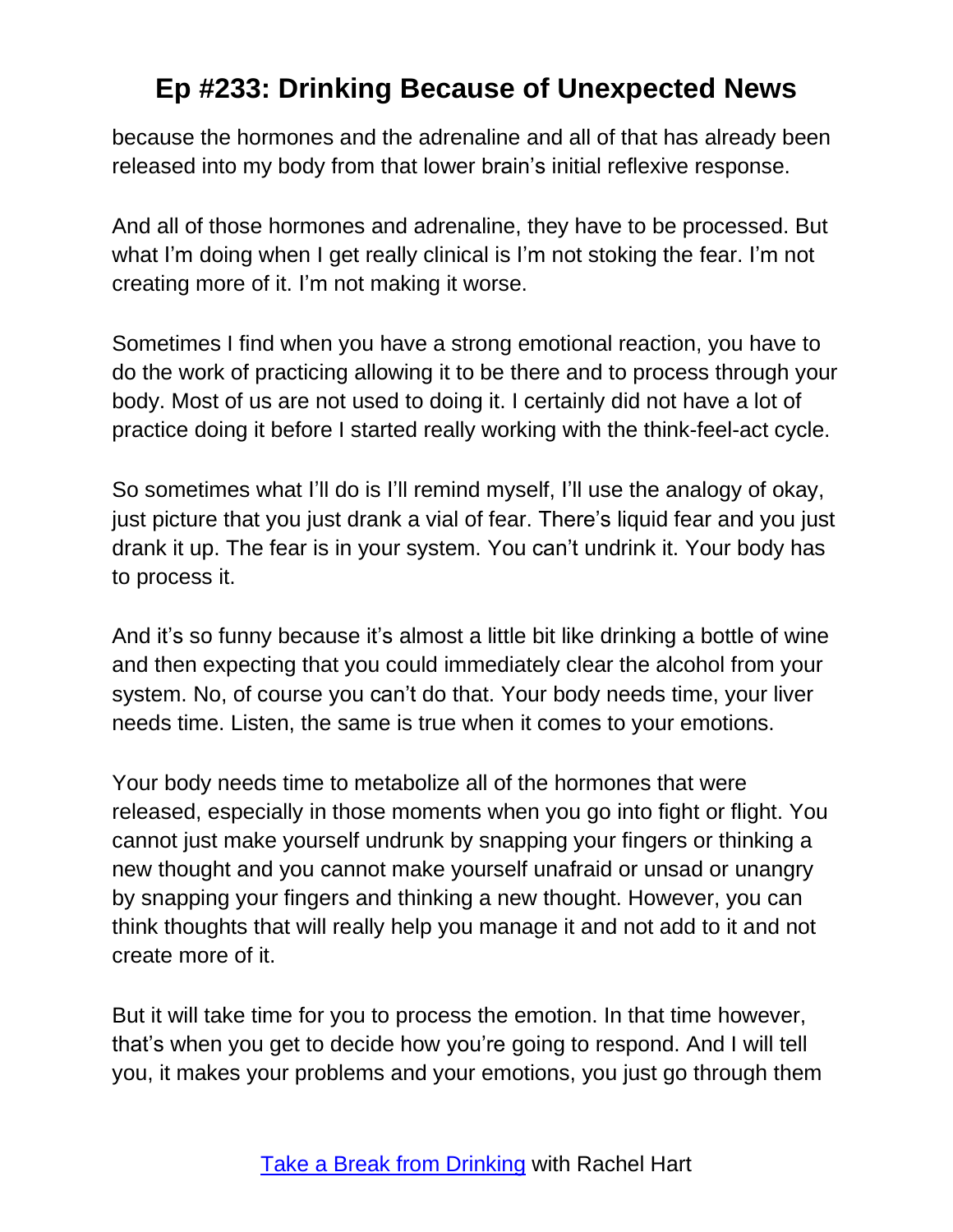so much faster because you're not creating secondary problems and secondary emotions that are just kind of adding to the pile.

You aren't creating all the negative consequences because you tried to eat and drink and smoke away how you were feeling. And now your body has even more to deal with from everything else that you were consuming.

In these moments, for me, it's just like, okay Rachel, how am I creating the fear that I think I'm observing? Because what that helps me recognize is yes, there was that immediate nervous system response from that unconscious thought, all of that happened, but then beyond that, if I continue allowing that thought to be unquestioned, if I continue to mean that the fear in my body is unbearable and terrible and I can't handle it and it's too much, then I'm actually creating more of it. I'm creating the very thing that I think I'm just observing.

And with that information, suddenly you see the role that you play. And that is what is so powerful. I really do think that urges in these moments, they feel different because they're connected to such a primal response. So when you get unexpected news and your brain unconsciously makes it mean that something is really wrong and you're in danger, and you go into fight or flight, your body's like, oh my God, we got to find safety.

And of course, if you have practiced over the years dealing with fight or flight and dealing with these strong nervous system responses using external substances and it did temporarily numb how you felt in the moment, your body and your mind is going to remember that.

And it's going to think, maybe this is a good idea. I mean, I just think of all the times in my life where I had unexpected news. Maybe I got dumped by someone out of the blue, or someone died, or I didn't get the job that I was sure I was going to get, or I found myself in debt, or a family member ended up in the hospital. All the times that I got unexpected news in my life and my initial response was eat, drink, smoke my feelings away.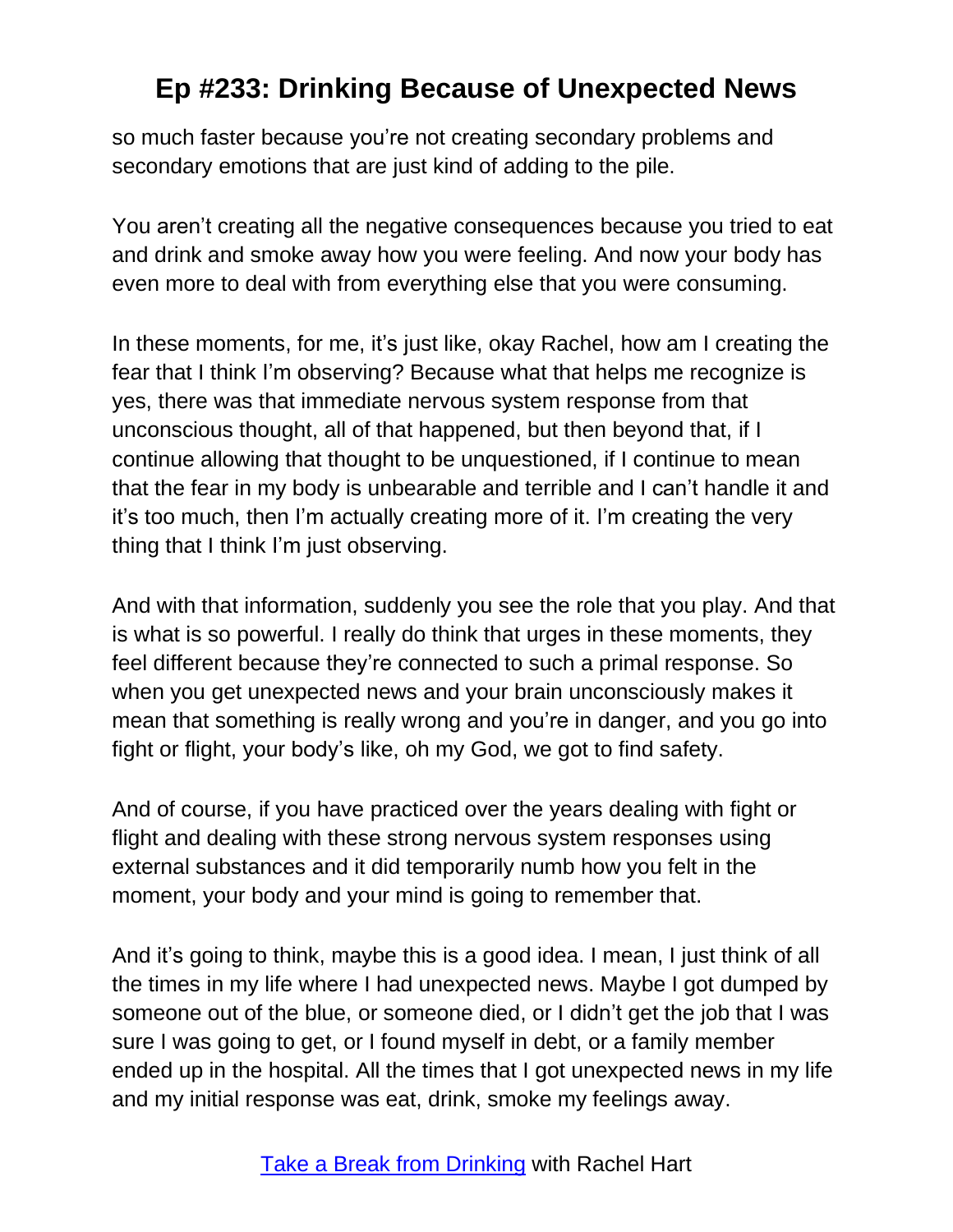I have practiced doing that for so many years and so it's no surprise when it happens now even though that's not how I respond, it's no surprise that the urge appears again. And I think for so many of you listening, I really want to drive this home. I think that honestly, the most harmful part is not the fact that you had the urge to drink or the urge to smoke or the urge to get high or to whatever.

The most harmful part is being surprised by the fact that the urge is there and then making it mean that all of the work that you're doing isn't working, that you haven't actually changed the habit. It doesn't mean that you haven't changed the habit at all.

To me, when these urges appear when I have unexpected news, it's like oh Rachel, this is the deep work. This is retraining your brain how to respond in a new way when you're in your strongest nervous system reaction, when you're in those moments of fight or flight.

And I will tell you, this to me is how I create certainty in an uncertain world. Because certainty, it doesn't just happen. It's not bestowed upon you one day. Certainty to me is something that actually doesn't even exist without the human mind. It's just a choice that you make. It's a thought that I choose that I'm going to decide how I'm going to show up right now.

So I choose certainty by choosing, you know what, I'm going to freak out and I'm going to have my back. I'm going to be confused and I'm going to have my back. I'm going to be scared and I'm going to acknowledge it. I'm going to tell the truth of what's going on and I'm going to have my back.

And I can always return to the think-feel-act cycle. I am certain about that. That will help me pause and choose what to do next. And then it makes your urges have so much less power than if you go and choose more fear and choose numbing and choose hiding and choose trying to not feel your feelings, which PS, it's kind of impossible.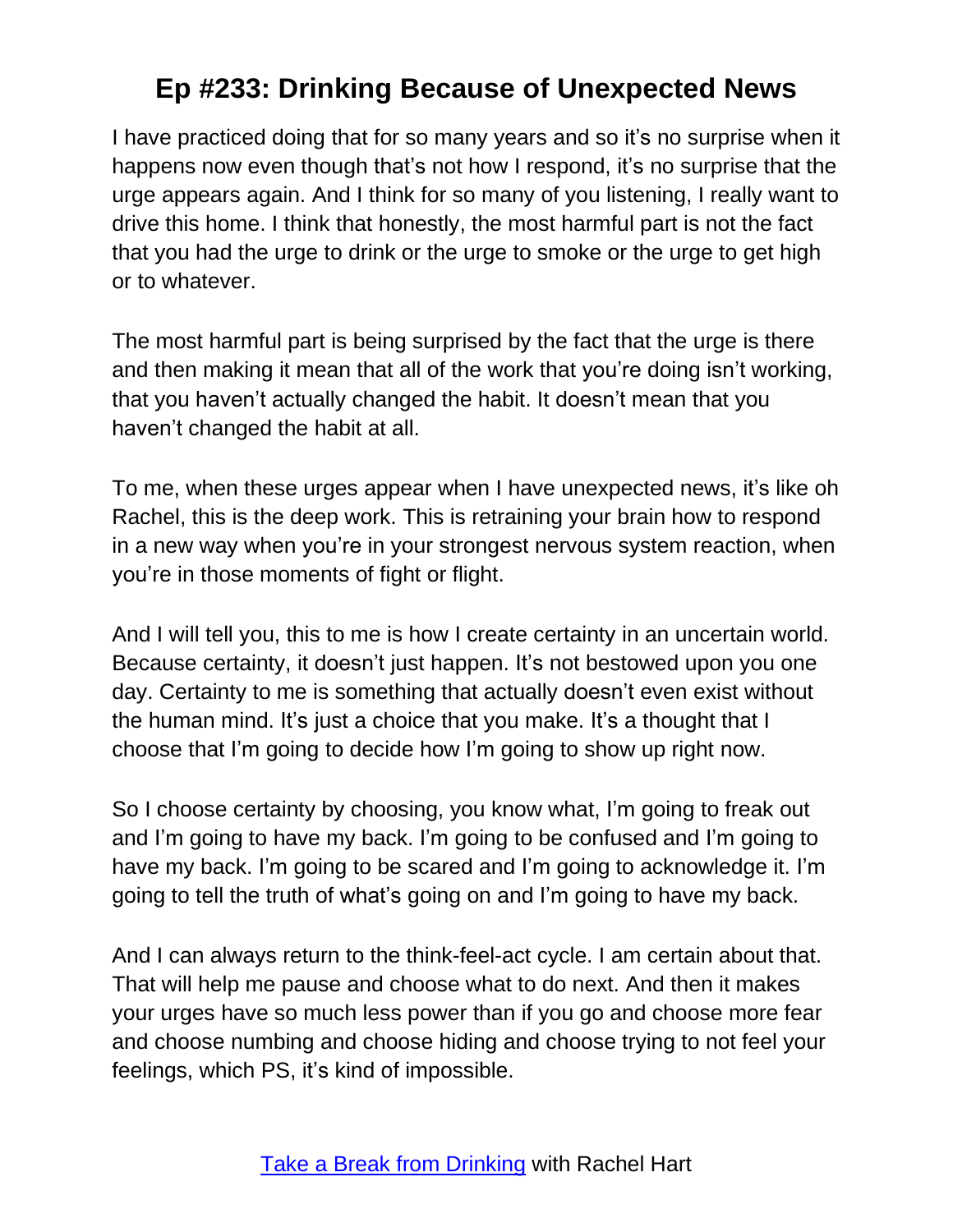I think people so often, myself included for a long time, look for certainty, especially when they embark on the process of change, like, am I going to figure out my drinking? Am I finally going to figure out how to stop overeating? Am I ever going to be satisfied with my life?

And so what ends up happening, we go on this hunt for certainty thinking that it's there outside of ourselves, not realizing that it's inside of you. And so we are looking for someone else to tell us that it will be okay, or to give us all the steps.

But that search is just a search for unproductive reassurance because if you think that certainty is outside of you, if you don't realize that you're the one creating it, you're always going to be searching for it. You're never going to feel like you actually have it.

So for me, it's like, I don't need any more steps. I've got all the steps. All the steps that I need are the think-feel-act cycle. That's it. You've got all the steps that you need to change your drinking, change any habit in your life. Think, feel act. You just have to stop telling yourself that you need some certainty that you'll be able to do it and start realizing, no, I'm the one that creates it.

So for all of you getting unexpected news, I want you to know this, I love you, I know how hard it is, I know how difficult it can be in the moment, but you can learn how to pause. If I can do it, you can do it too. You can go into fight or flight, you can go into that freakout, and you can still slow down and examine your mind and unwind what is happening there.

You can teach yourself how to do it and not head straight for the liquor cabinet or straight to the fridge or straight to a pack of cigarettes. You can do it because you have the think-feel-act cycle. Your goal, remember this; your goal is not to just get rid of your nervous system response or to never be afraid again or never go into fight or flight because I can promise you, all of those things are going to happen in your future.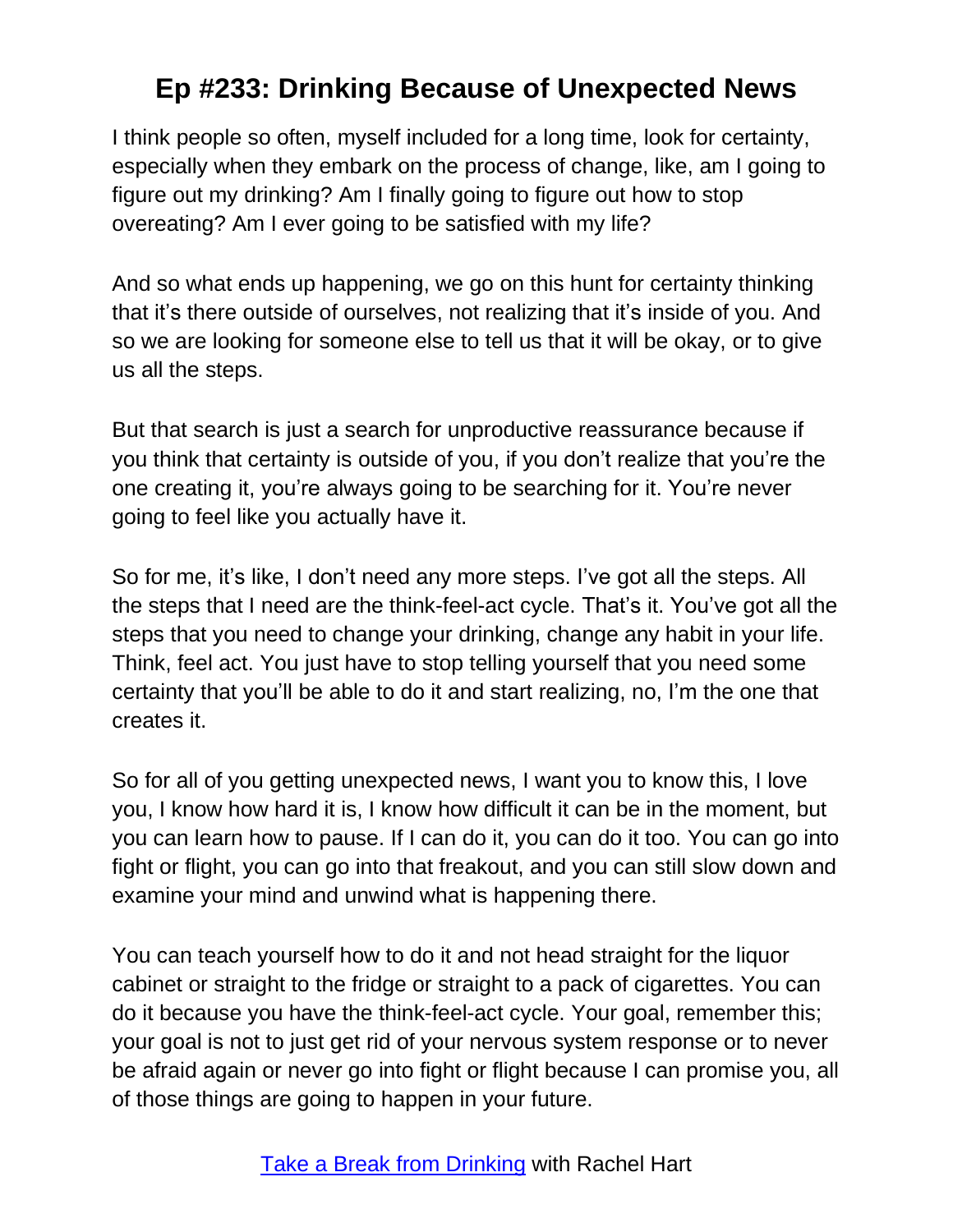And if that's your goal is to never feel afraid, never go into fight or flight, never have a strong nervous system response, then you will end up drinking because you won't be learning how to actually react differently. The goal is to change how you respond in these moments. Not to make it so you never feel fear.

And how you respond in these moments, how you respond to your nervous system and fight or flight and feeling afraid, that's always within your power. So when you get unexpected news, pause. Start working your way backward. Let yourself feel the feeling.

Remind yourself, use the analogy, it's like you just drank a vial of fear and you got to let it work its way through your system. Your body's got to metabolize all those hormones, all that adrenaline. But you can let that process happen and not make it worse by seeing that it's your thinking, it's your thoughts, it's that unconscious meaning that your brain assigned to the unexpected news. That's the real problem. Not the news itself.

That's what's creating the fear and that's what's driving you to think that the solution is to numb. That's what's creating the urges. Just remember, no matter what, you're going to be okay. You can handle unexpected news. Trying to eat and drink and smoke your way out of it, it's not going to work.

But if you chose to do that, that's okay too. You can still pause and rewind and figure out what went down. I'm certain that you can handle it. Alright, that's it for today. I will see you next week.

Okay, listen up, changing your drinking is so much easier than you think. Whether you want to drink less or not at all, you don't need more rules or willpower. You need a logical framework that helps you understand and, more importantly, change the habit from the inside out. It starts with my 30 day challenge. Besides the obvious health benefits, taking a break from drinking is the fastest way to figure out what's really behind your desire. This radically different approach helps you succeed by dropping the